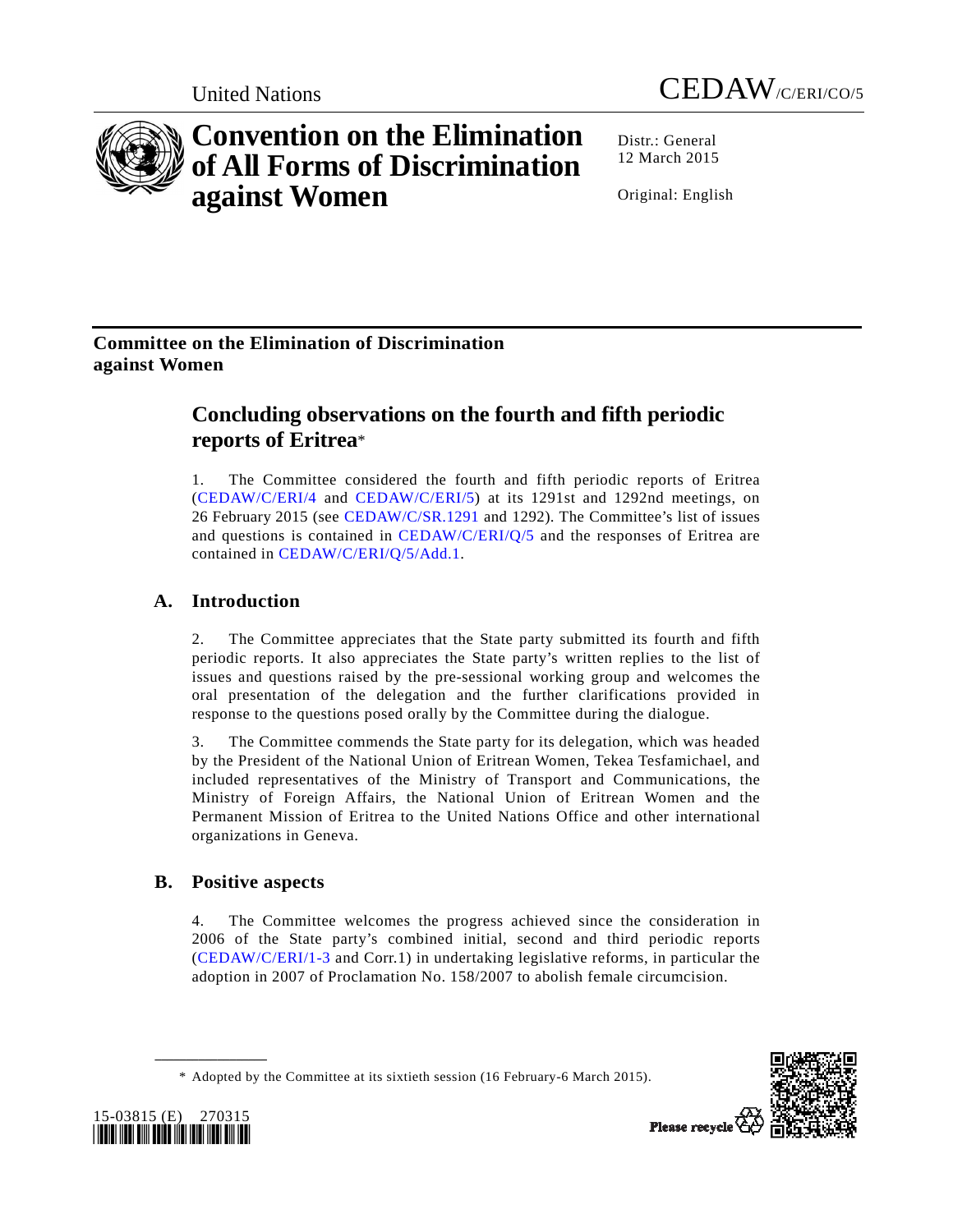5. The Committee also welcomes the fact that, in the period since the consideration of the previous report, the State party has ratified or acceded to the following international instruments:

 (a) Convention against Torture and Other Cruel, Inhuman or Degrading Treatment or Punishment, in 2014;

 (b) United Nations Convention against Transnational Organized Crime and the Protocol to Prevent, Suppress and Punish Trafficking in Persons, Especially Women and Children, supplementing the Convention, in 2014.

# **C. Factors and difficulties preventing the effective implementation of the Convention**

6. The Committee considers that the indefinite period of national service, the ineffective implementation of the Constitution of 1997 and the suspension of the National Assembly have resulted in a deterioration of the rule of law and in a serious refugee crisis, which pose a challenge to the implementation of the Convention. The Committee therefore urges the State party to implement the recommendations made herein as a matter of high priority.

# **D. Principal areas of concern and recommendations**

# **National Assembly**

7. **The Committee stresses the crucial role of the legislative power in ensuring the full implementation of the Convention (see the statement by the Committee on its relationship with parliamentarians, adopted at the forty-fifth session, in 2010). It urges the State party to reconvene the National Assembly so that it may, in line with its mandate, take the necessary steps regarding the implementation of the present concluding observations between now and the next reporting period under the Convention.** 

# **Women's rights in the context of national service and the refugee crisis**

8. The Committee is deeply concerned about the negative impact of the indefinite period of national service on women's rights and at the insufficient measures taken by the State party to remedy the situation. It is particularly concerned about:

 (a) Women and girls being forcibly recruited into national service for an indefinite period and without formal pay, under conditions amounting to forced labour;

 (b) Reports that women performing national service are frequently victims of sexual violence, including rape, committed by officers and male recruits and that women who refuse sexual advances are often severely punished;

 (c) The large and increasing number of Eritrean women and girls, including unaccompanied children, who flee the country and become refugees to avoid national service and who frequently become victims of violence, human trafficking and smuggling;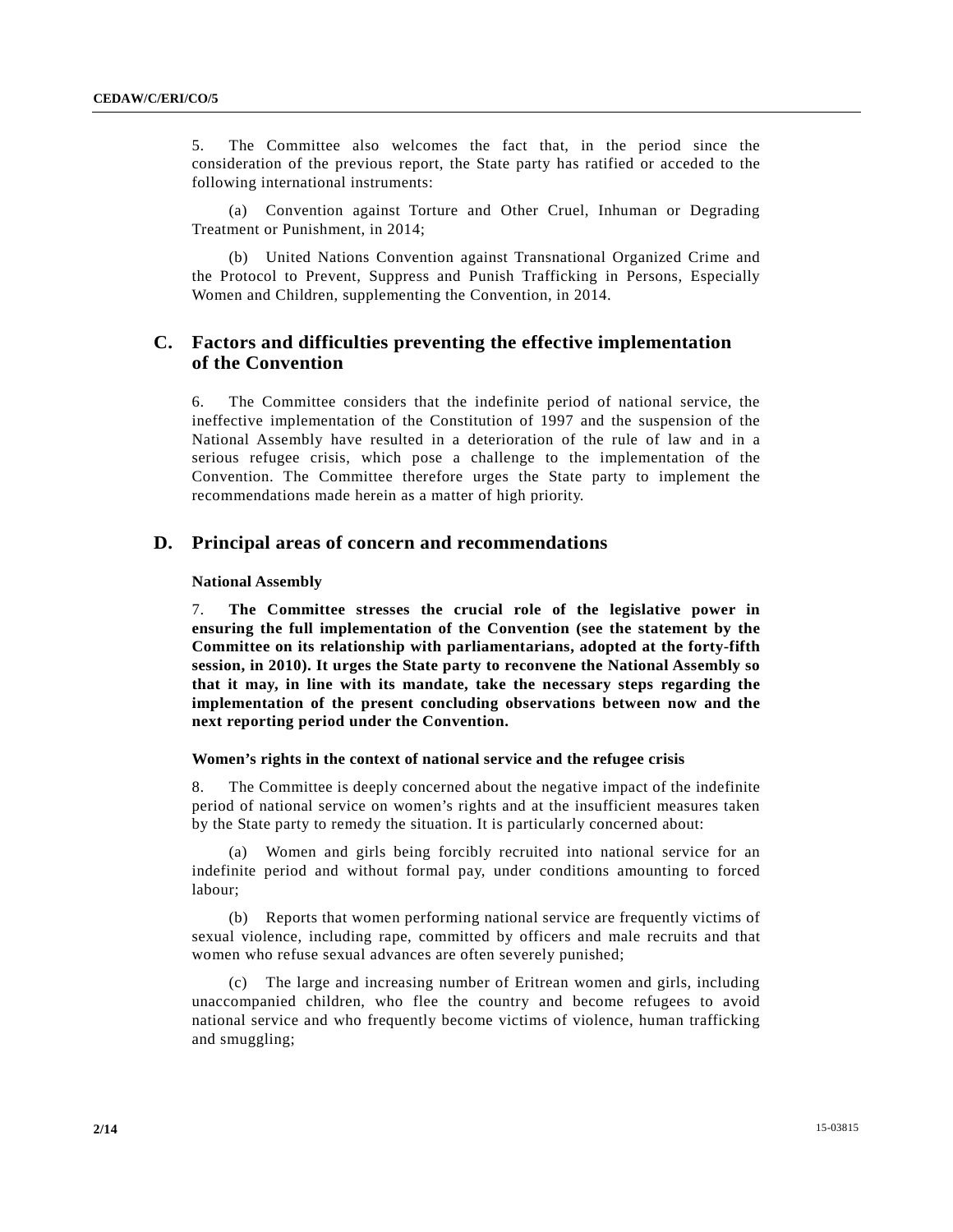(d) Reports that many girls drop out of school, become pregnant and/or are forced to enter into child marriages to avoid enrolment at the Sawa Military Training Centre and national service;

 (e) The proliferation of small arms and the accessibility of firearms by individuals in the framework of national service and the impact of that situation on the security of women.

# 9. **The Committee urges the State party:**

 (a) **To discontinue the indefinite period of national service and the forced enrolment at the Sawa Military Training Centre, put measures in place to end all violation of girls' rights, reduce the national service obligation to the original 18 months, legally recognize the right to conscientious objection and ensure that women who have completed their service are immediately demobilized and supported in their reintegration process;** 

 (b) **To prevent, investigate, prosecute in criminal courts and punish all cases of violence against women and girls during their national service and at the Sawa Military Training Centre, implement a policy of zero tolerance and provide legal aid, rehabilitation programmes and compensation to victims;** 

 (c) **To protect women and children, in particular unaccompanied children, who are fleeing the country from violence, human trafficking and smuggling;** 

 (d) **To provide adequate support to girls in child marriages who have dropped out of school and facilitate their reintegration into education;**

 (e) **To enact and strictly enforce legislation regulating the trade, sale and possession of small arms and set processes in place to ratify the Arms Trade Treaty.** 

#### **Legislative framework**

10. The Committee is concerned that the failure to implement the Constitution of 1997 effectively has had a negative impact on women's rights and the rule of law. While noting the plans of the State party to review the Constitution, the Committee regrets the lack of information provided on the time frame and modalities for such reform. In view of the State party's dualist system, the Committee remains concerned that the provisions of the Convention have not yet been incorporated into national law and, as a result, are not enforceable in the national courts.

11. **The Committee reiterates its previous recommendations (see CEDAW/C/ERI/CO/3, paras. 7 and 11) and urges the State party:** 

 (a) **To ensure the effective implementation of the Constitution of 1997 and expedite the planned constitutional review process, within a clear time frame and with transparent procedures, taking into account the views of all women and girls, including those belonging to disadvantaged groups, those holding divergent opinions and women in exile;**

 (b) **To ensure that the provisions of the Convention, including a definition of discrimination against women in line with article 1, are duly incorporated into national law and enforceable in the national courts.**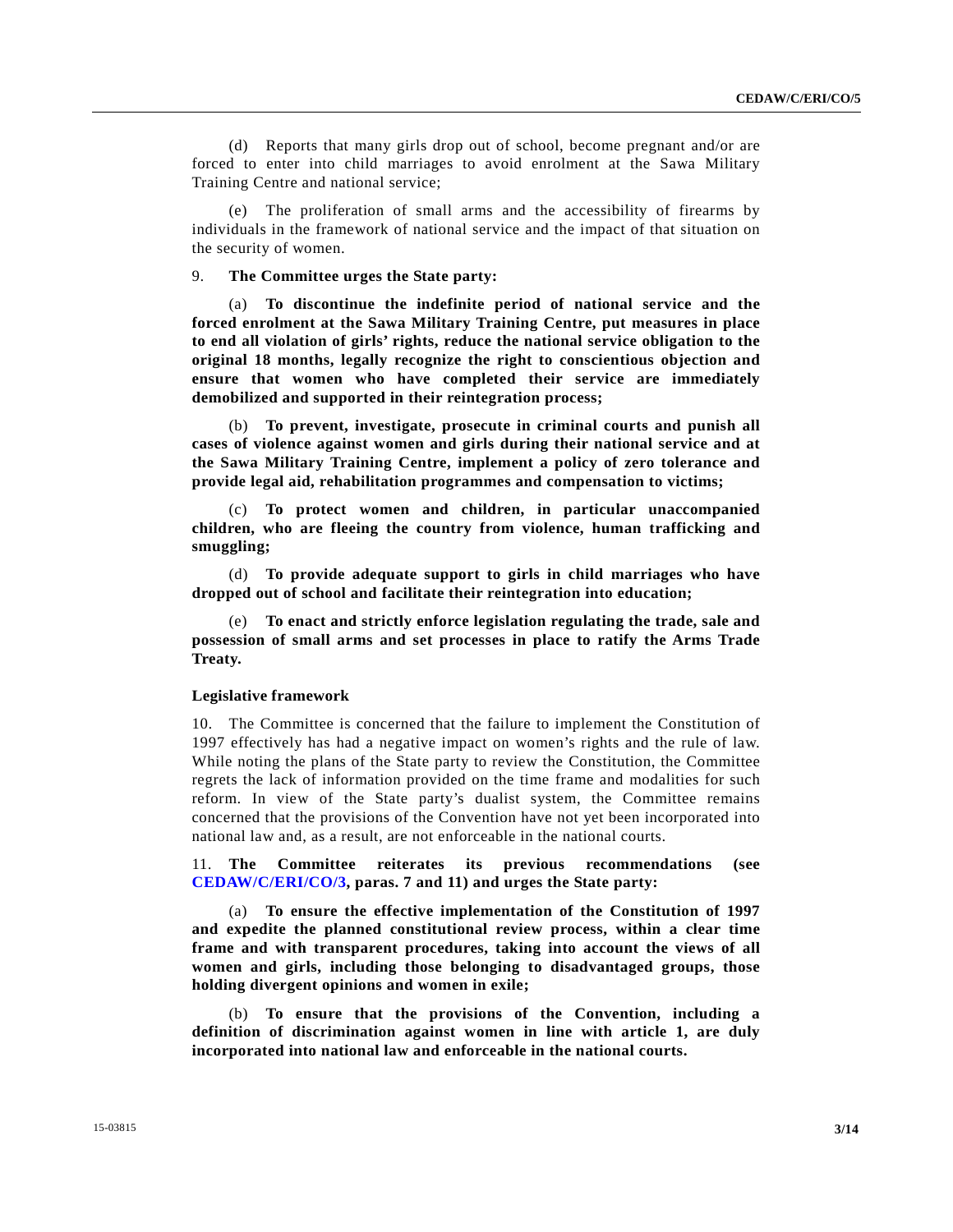#### **Access to justice**

12. The Committee is deeply concerned about the numerous obstacles faced by women and girls in gaining access to justice. It is also concerned about the lack of measures taken by the State party to eliminate those obstacles and to ensure the independence, professionalism and gender sensitivity of the judiciary at all levels.

# 13. **The Committee recommends that the State party:**

 (a) **Design a comprehensive judicial policy to eliminate the institutional, social, economic, technological and other barriers faced by women and girls in obtaining access to justice and provide adequate resources and a monitoring mechanism for its implementation;**

 (b) **Initiate fundamental reforms to ensure that the judiciary is impartial, professional, gender sensitive and independent, in particular from the Government and the military, as a means of safeguarding the enjoyment of women's rights;**

 (c) **Ensure that women who are victims of sex- and gender-based discrimination have access to effective redress and facilitate their access to legal aid;** 

 (d) **Ensure that all cases of violence and discrimination against women covered by the Convention are brought under the jurisdiction of criminal, rather than military, courts, including when violations of the law are committed by members of the military or public officials;** 

 (e) **Enhance women's awareness of their rights and their legal literacy in all areas of the law with a view to empowering women to avail themselves of procedures and remedies for claiming their rights under the Convention;**

 (f) **Provide capacity-building training on women's rights and gender equality to judges, prosecutors, police officers, lawyers and traditional and religious leaders.** 

# **National machinery for the advancement of women**

14. The Committee commends the achievements of the National Union of Eritrean Women in promoting women's rights. It regrets, however, that the State party has not yet changed the Union's legal status as a non-governmental organization nor provided it with executive powers, which impedes the Union's ability to respond to the current challenges effectively. The Committee is also concerned about the insufficient human and financial resources allocated to the national machinery to ensure that it functions adequately.

15. **The Committee reiterates its previous recommendation (see CEDAW/C/ERI/CO/3, para. 13) that the State party strengthen the National Union of Eritrean Women by giving it executive powers, ensuring that its composition is inclusive and reinforcing its ability to provide for horizontal coordination and interaction with civil society organizations, so that it may respond adequately to the current challenges. The Committee also recommends that the State party allocate adequate human and financial resources to the national machinery and assess the impact of its activities regularly.**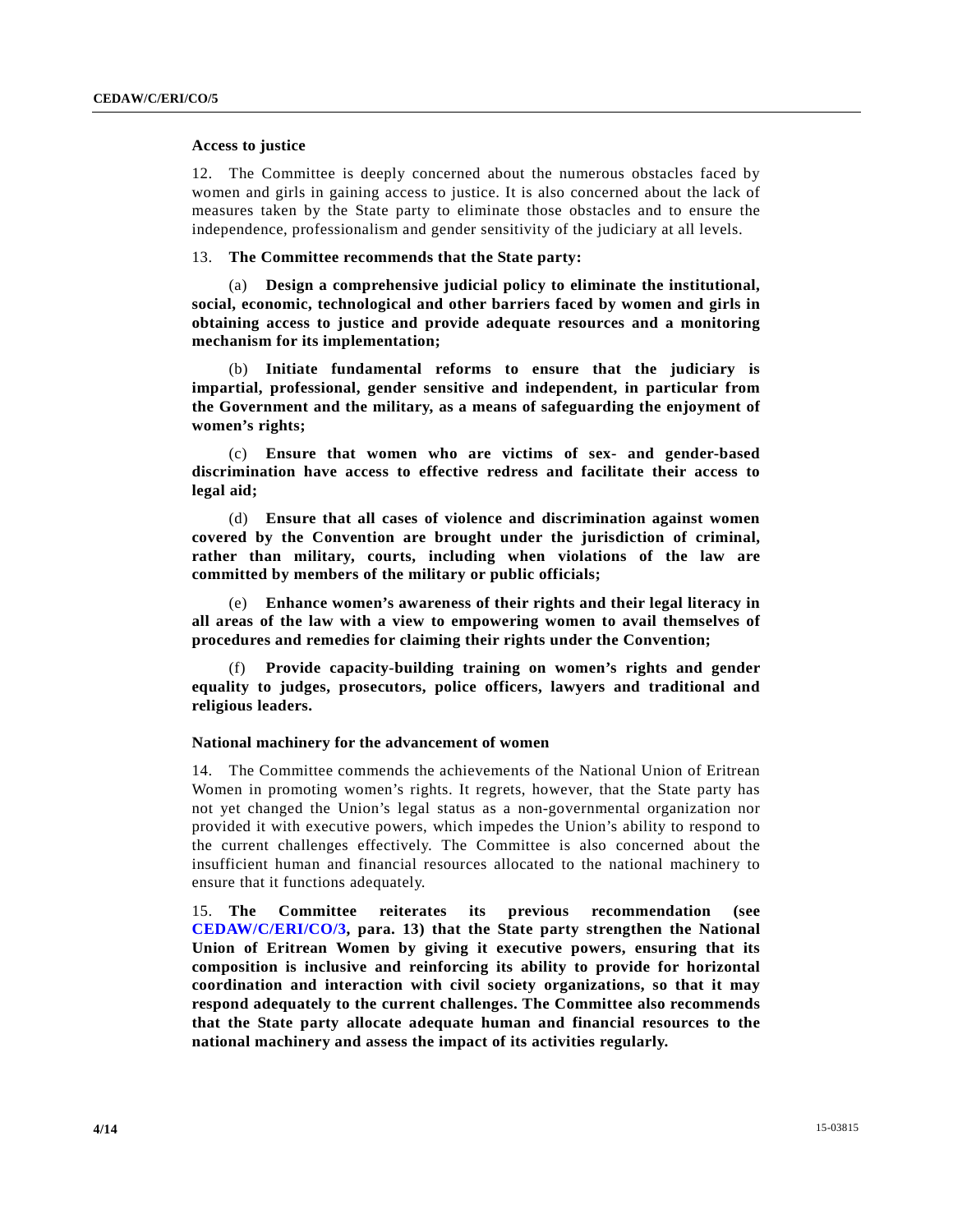# **Temporary special measures**

16. The Committee notes that the State party has continued to apply temporary special measures to ensure that women are represented in legislative and judicial bodies. It is concerned, however, at reports that those measures benefit only women affiliated with the political party in power. The Committee is also concerned that the State party does not use temporary special measures systematically to accelerate the achievement of substantive or de facto equality between women and men in all areas covered by the Convention. It is further concerned about the insufficient temporary special measures aimed at addressing inequalities faced by such disadvantaged groups of women as rural women.

17. **The Committee calls upon the State party to increase the use of temporary special measures, in accordance with article 4 (1) of the Convention and the Committee's general recommendation No. 25 on the subject, as a necessary strategy for accelerating the achievement of substantive equality between women and men, in particular to enhance the rights of rural women, older women and women with disabilities, and in all areas covered by the Convention in which women are underrepresented or disadvantaged. The temporary special measures used, in particular quotas, should be available to all women, irrespective of their political affiliation.**

### **Stereotypes and harmful practices**

18. The Committee notes the efforts made by the State party to eliminate stereotypes and harmful practices, such as the adoption of Proclamation No. 158/2007 to abolish female circumcision. It nevertheless remains deeply concerned about the persistence of patriarchal attitudes and deep-rooted stereotypes regarding the roles and responsibilities of women and men in the family and in society. It also remains concerned that female genital mutilation remains prevalent, in particular in rural areas. The Committee is further concerned about the prevalence of child marriage and the fact that polygamy persists in some Muslim communities.

# 19. **The Committee urges the State party:**

 (a) **To expeditiously adopt a comprehensive strategy to eliminate stereotypes and harmful practices that discriminate against women, such as female genital mutilation, child marriage, polygamy and unequal inheritance rights for women;** 

 (b) **To strengthen efforts to enforce Proclamation No. 158/2007 to abolish female circumcision and ensure that perpetrators of female genital mutilation are prosecuted and adequately punished and the victims compensated;** 

 (c) **To reinforce awareness-raising programmes, targeting children, men and women, including officials at all levels, teachers, parents and traditional and religious leaders, on the harmful effects and criminal nature of all such practices and on the negative impact of discriminatory stereotypes on women's enjoyment of their rights.** 

### **Violence against women**

20. The Committee is deeply concerned about reports that violence against women and girls is widespread in the State party, in particular in the domestic sphere, in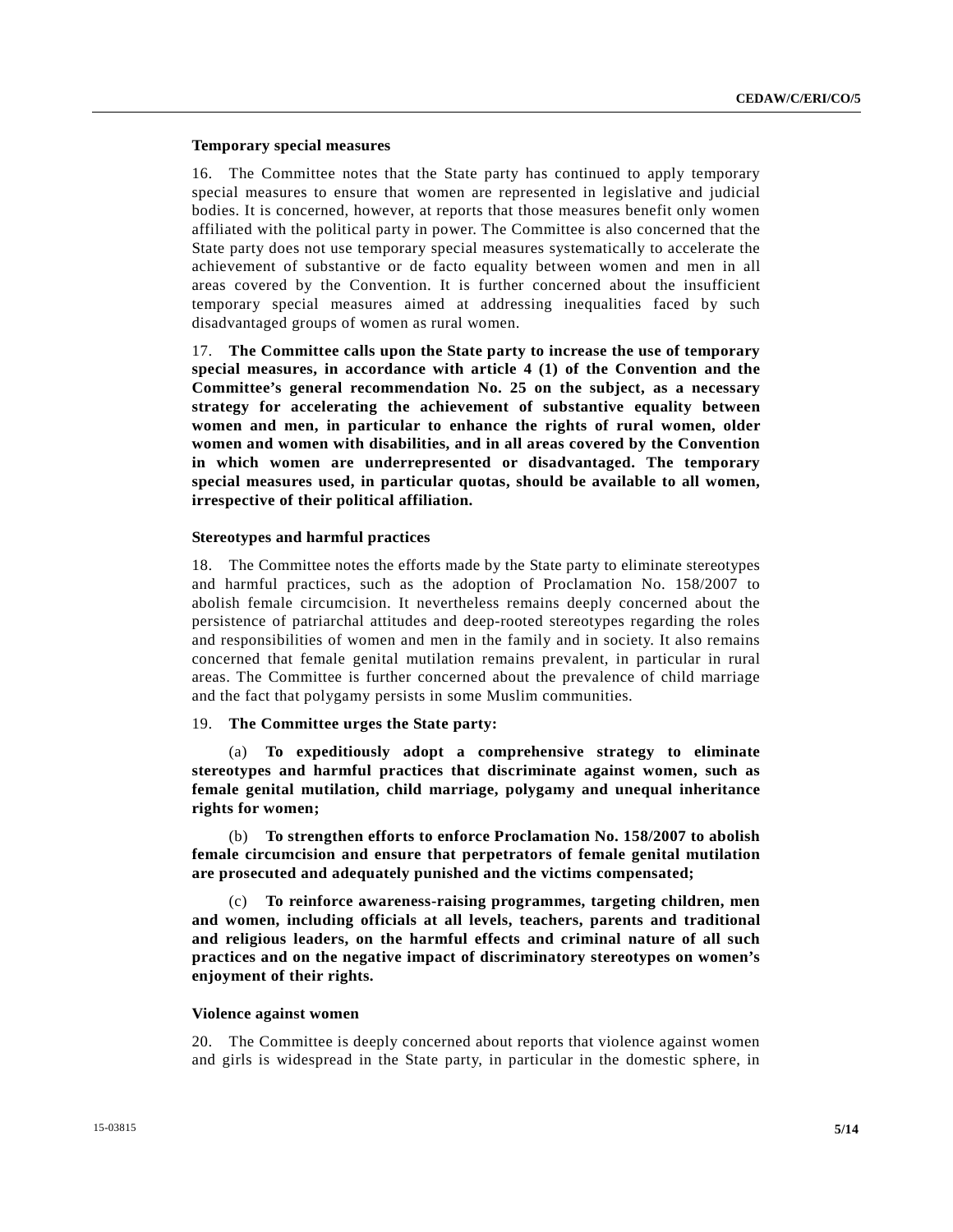educational institutions and in the context of national service. It remains particularly concerned:

 (a) That the State party has not yet adopted comprehensive legislation that explicitly criminalizes all forms of violence against women, including marital rape;

 (b) That traditional and religious leaders often mediate in domestic violence cases;

 (c) That alleged perpetrators of sexual violence against women in the context of national service are rarely prosecuted;

 (d) That no specific evidentiary, medical and forensic procedures exist to address cases of violence against women;

 (e) That no information has been provided on mechanisms of redress, rehabilitation and compensation for women who are victims of violence and on assistance to and protection of witnesses;

 (f) That there are insufficient statistical data on violence against women, disaggregated by age and the relationship between the victim and the perpetrator.

# 21. **The Committee recommends that the State party:**

(a) **Adopt a comprehensive policy and legislation explicitly criminalizing all forms of physical, psychological, economic and sexual violence against women, including marital rape. The law should also provide for protection orders to be issued against abusive partners;** 

(b) **Ensure that women have effective access to justice by establishing confidential and gender-sensitive complaint mechanisms and legal aid programmes;** 

(c) **Ensure that alleged perpetrators of violence against women, including domestic violence and sexual violence, are duly prosecuted by a competent criminal court, witnesses are assisted and protected and victims are compensated, and that mediation is not given preference over criminal proceedings in domestic violence cases;** 

(d) **Develop evidentiary, medical and forensic procedures for documenting and prosecuting cases of violence against women, including sexual and domestic violence;** 

(e) **Strengthen services for women and girls who are victims of violence, including by establishing shelters in all regions of the State party and ensuring the availability of psychosocial rehabilitation and reintegration programmes;** 

(f) **Provide capacity-building on violence against women to professional groups, including members of the military and religious and traditional leaders, and conduct awareness-raising campaigns targeting children, teachers, the media and the general public;** 

(g) **Establish a reliable system for the collection of statistical data on violence against women, disaggregated by age, forms of violence and the relationship the between victim and the perpetrator, and on the number of complaints, prosecutions, convictions and sentences imposed on perpetrators as well as on reparations provided to victims.**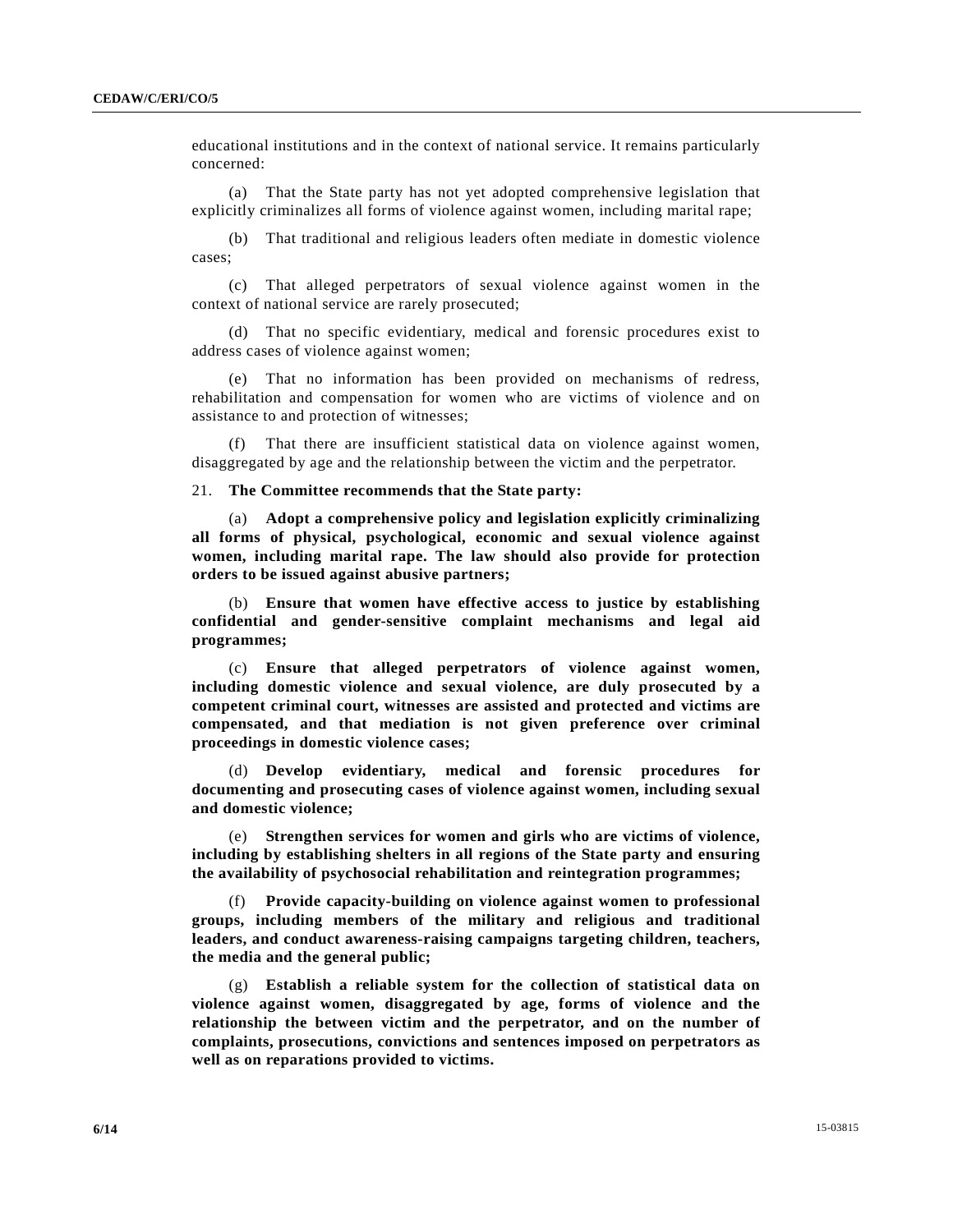# **Trafficking and exploitation of prostitution**

22. The Committee welcomes the State party's ratification of the Protocol to Prevent, Suppress and Punish Trafficking in Persons, Especially Women and Children, supplementing the United Nations Convention against Transnational Organized Crime (Palermo Protocol). It is concerned, however, about reports that numerous women and girls, including unaccompanied children, who are fleeing the country become victims of human trafficking and smuggling. The Committee regrets the lack of a comprehensive law and policy on trafficking and the fact that most traffickers enjoy impunity. While noting the measures taken to protect women in prostitution, the Committee is concerned at the various forms of discrimination that they face and at the absence of information on the impact of existing rehabilitation programmes for women wishing to leave prostitution and on the number of prosecutions of those who exploit prostitution.

# 23. **The Committee recommends that the State party:**

(a) **Conduct a study to investigate the extent and root causes of trafficking in women and girls as well as the exploitation of women and girls in prostitution;** 

(b) **Urgently adopt comprehensive legislation and a national policy and strategy on trafficking in persons, with a gender perspective and in accordance with the Palermo Protocol;** 

(c) **Take effective measures to prevent trafficking, including through early identification and warning systems, and ensure that travel documents and cooperation with regional agencies and neighbouring countries allow safe passage for women and girls who wish to leave the country;** 

(d) **Ensure that traffickers and pimps are prosecuted and adequately punished, and provide free legal aid, shelters and psychosocial support to women and children, in particular unaccompanied children, who are victims of trafficking;** 

(e) **Provide training on trafficking and gender-sensitive victim identification methods to judges, prosecutors, police officers, border guards and other professional groups;** 

(f) **Increase cooperation with countries of transit and destination and international organizations in order to prevent trafficking through information exchange and harmonize legal procedures aimed at the prosecution and conviction of traffickers;** 

(g) **Evaluate the impact of rehabilitation and reintegration programmes for women in prostitution and those who wish to leave prostitution and, on the basis of the results, take measures to strengthen those programmes, including by allocating adequate resources.** 

# **Participation in political and public life**

24. The Committee notes the measures taken to increase the participation of women in regional assemblies, community courts and the civil service, but is concerned that women remain underrepresented in senior government positions and at reports that the measures taken benefit only women sharing the views of the political party in power. It is also concerned that, in practice, women have been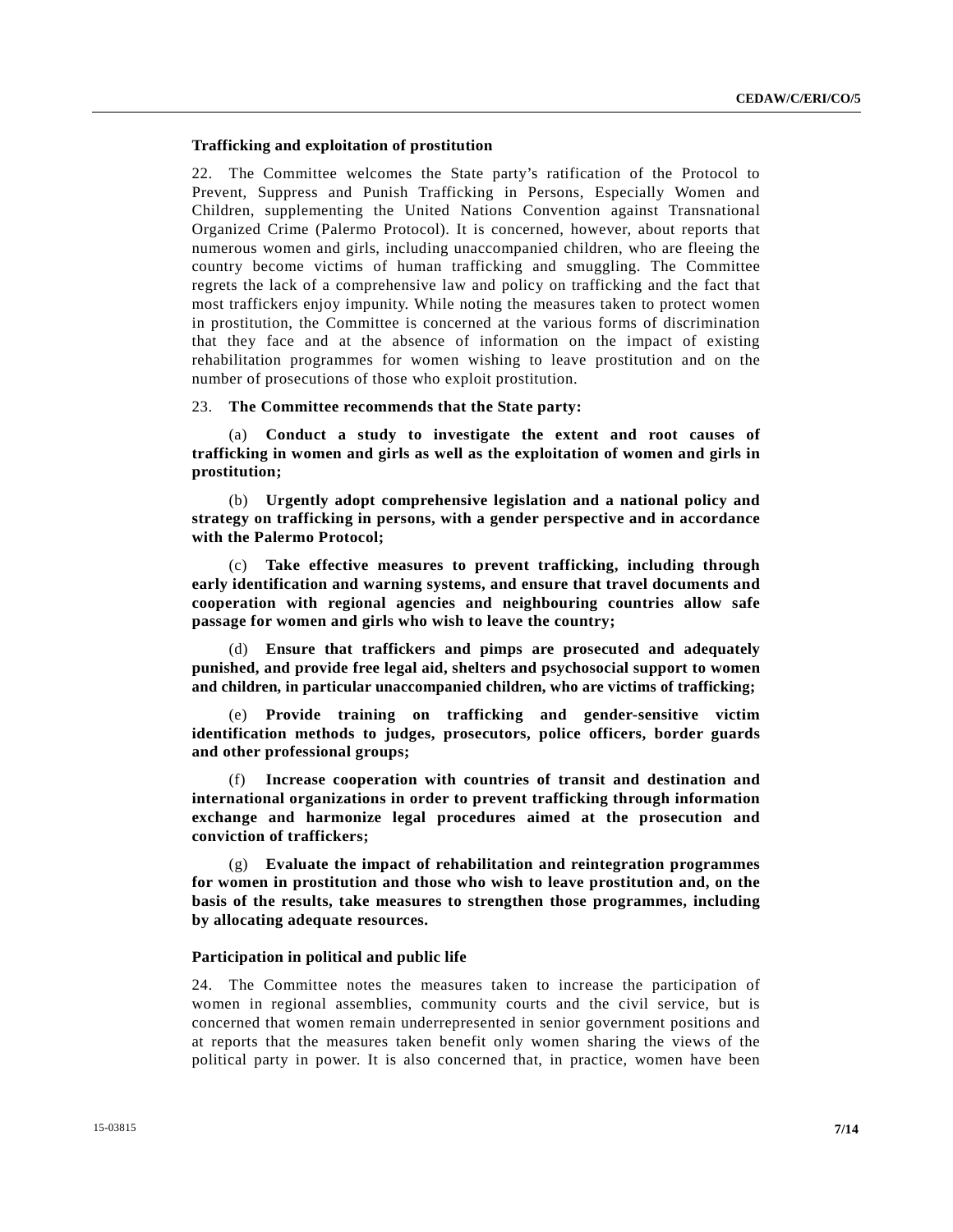unable to vote and run as candidates for the National Assembly in free and fair elections since the State party gained independence in 1991. The Committee is further concerned at the lack of independent women's associations operating in the State party and regrets that the State party has not yet adopted a national action plan to implement Security Council resolution 1325 (2000).

25. **In line with its general recommendation No. 23 on women in political and public life, the Committee urges the State party:** 

(a) **To expeditiously hold free and fair elections to the National Assembly and other elected bodies, ensuring that all women, including those from disadvantaged groups and those holding divergent opinions, can vote and stand for election;** 

(b) **To strengthen efforts to ensure that women have equal representation in the Government, in particular at high levels of decisionmaking, in legislative assemblies, in the judiciary and in the civil service, at the national, regional and local levels;** 

(c) **To intensify the use of effective temporary special measures, including statutory quotas with sanctions for non-compliance, in accordance with article 4 (1) of the Convention and the Committee's general recommendation No. 25 on the subject, to promote the equal representation of women in political and public life, in particular in elected and appointed political positions and in the judiciary, targeting decision-making levels;** 

(d) **To create an enabling environment and a regulatory framework to ensure that women's associations can be established and operate freely in the State party;** 

(e) **To adopt, in cooperation with representatives of women's organizations, a national action plan to implement Security Council resolution 1325 (2000) and ensure that it takes into consideration the full spectrum of the Council's women and peace and security agenda as reflected in Council resolutions 1820 (2008), 1888 (2009), 1889 (2009) and 2122 (2013).** 

# **Nationality**

26. The Committee commends the State party for its nationality legislation and notes that almost all births in hospitals are registered. It is concerned, however, about the persistent challenges to registering children in rural areas, which places them at risk of statelessness and may limit their access to education, health and other basic services.

27. **The Committee calls upon the State party to institute comprehensive mechanisms to ensure that all children born in the State party, in particular in rural areas, are registered at birth, as a means of preventing statelessness and to ensure their access to citizenship and education, health and other basic services.** 

### **Education**

28. While the Committee notes the efforts made by the State party to promote access by girls and women to education, in particular the increased enrolment of girls in primary and secondary education, it is concerned: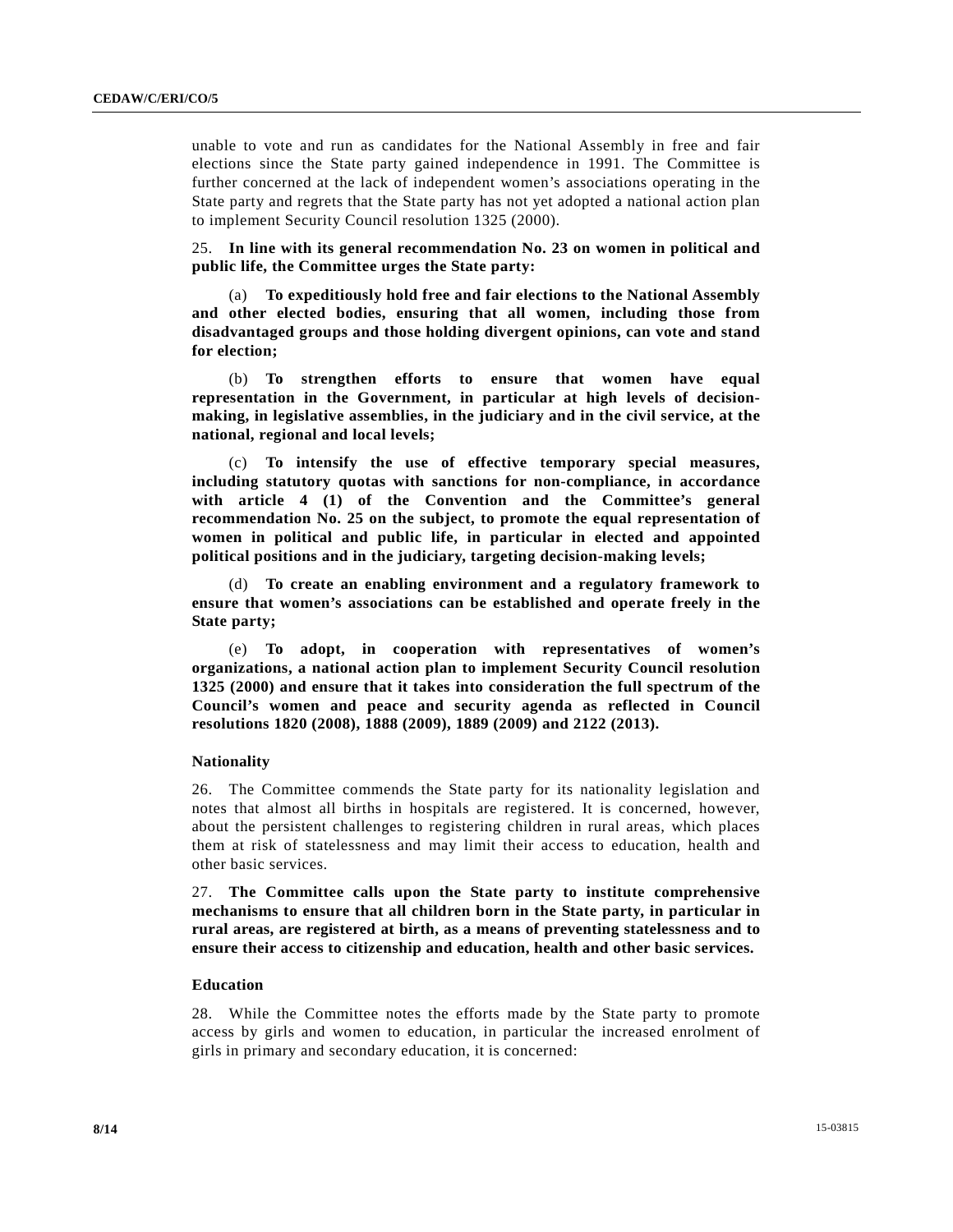(a) That the enrolment of girls remains low, in particular in rural areas, and that the dropout rate of girls continues to be high;

(b) That the number of schools is insufficient, in particular in rural areas;

 (c) That the number of female teachers remains extremely low, which may be a deterrent to girls attending school;

 (d) That, some improvements notwithstanding, women continue to be underrepresented in vocational, technical and higher education and have low progression rates;

 (e) That the State party has not taken measures to prevent and address sexual violence against girls in schools.

29. **The Committee recommends that the State party:** 

(a) **Strengthen measures to ensure that girls and young women have de facto equal access to all levels of education and to reduce the rate at which girls drop out of education, including by addressing barriers such as negative cultural attitudes and excessive domestic duties;** 

(b) **Reduce disparities in access to education between urban and rural areas, including by increasing the number of schools in rural areas;** 

(c) **Strengthen measures to increase the number of female teachers and address the underrepresentation of women in vocational and higher education, including by providing girls with career counselling that orients them towards non-traditional career paths, in particular in technical and vocational areas, and put measures in place to address the low progression rates of girls and report on those measures in the next periodic report;** 

(d) **Develop policies that prohibit sexual abuse and harassment in school and ensure that the perpetrators of such incidents do not enjoy impunity but are duly prosecuted and appropriately punished.** 

30. The Committee reiterates its concern that all high school students, including girls, must enrol for their twelfth grade at the Sawa Military Training Centre, where they undergo stringent military training and are at risk of being subjected to violence. The Committee is also concerned at reports that many girls drop out of school, become pregnant, marry or flee the country to avoid such enrolment.

31. **The Committee urges the State party:** 

(a) **To discontinue the forced enrolment of high school students at the Sawa Military Training Centre and ensure that students in the twelfth grade have the option to receive education at civilian high schools with regular teachers, by increasing capacity at that level in those schools;** 

(b) **To ensure that all alleged perpetrators of violence against girls at the Sawa Military Training Centre are prosecuted and punished and that victims are adequately compensated.** 

# **Employment**

32. The Committee notes the measures taken by the State party to facilitate women's access to employment, in particular self-employment, but is concerned that women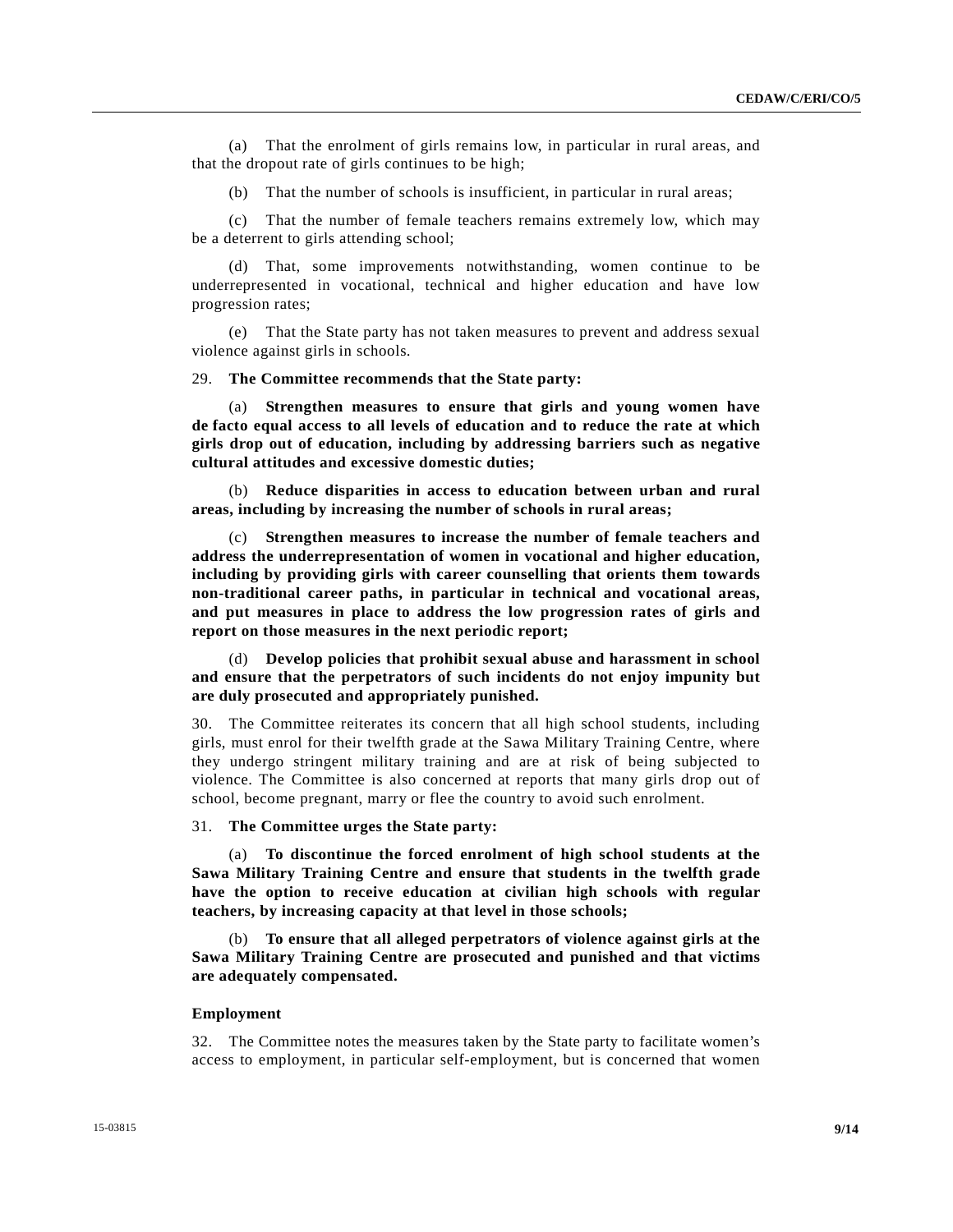are concentrated in non-skilled and low-paid jobs. It is also concerned that the labour legislation does not explicitly incorporate the principle of equal pay for work of equal value or prohibit sexual harassment in the workplace. It also regrets the insufficient information provided on the labour inspections undertaken to date. The Committee reiterates its concern that women and girls are recruited into national service for an indefinite period without formal pay, which amounts to forced labour.

33. **The Committee recommends that the State party:** 

(a) **Take effective measures to tackle the occupational segregation of women and men in the labour market;** 

(b) **Amend the Labour Proclamation (No. 118/2001) to include the principle of equal pay for work of equal value and criminalize sexual harassment;** 

(c) **Provide information in its next periodic report on the number, nature and results of the labour inspections conducted, including in the fields of agriculture and domestic work;** 

(d) **Ensure that the conditions of national service comply with the Abolition of Forced Labour Convention, 1957 (No. 105), of the International Labour Organization and other international standards, including by providing adequate pay.** 

### **Health**

34. The Committee notes the efforts made by the State party to improve the health situation of its population, but notes with concern:

 (a) The high rate of maternal mortality, notwithstanding the State party's official achievement of Millennium Development Goals 4 and 5 on child and maternal mortality, respectively;

 (b) That malnutrition remains a leading cause of infant mortality and that there are frequent reports of food production shortages;

 (c) The low budget allocated to the health sector, which is below the regional average, and the insufficient number of trained doctors and midwives;

- (d) The high number of early pregnancies;
- (e) The lack of specific guidelines on safe abortion procedures;
- (f) The extremely low rate of use of modern contraceptives.

# 35. **The Committee recommends that the State party:**

(a) **Further reduce maternal mortality by ensuring the provision of adequate sexual and reproductive health services, including access to antenatal, delivery and postnatal services. In this regard, the State party is encouraged to consider the technical guidance on the application of a human rights-based approach to the implementation of policies and programmes to reduce preventable maternal morbidity and mortality (A/HRC/21/22 and Corr.1 and 2), prepared by the Office of the United Nations High Commissioner for Human Rights;** 

(b) **Ensure that all women and children have access to adequate nutrition, including by increasing efforts to address the food production shortages, and seek international assistance to that effect;**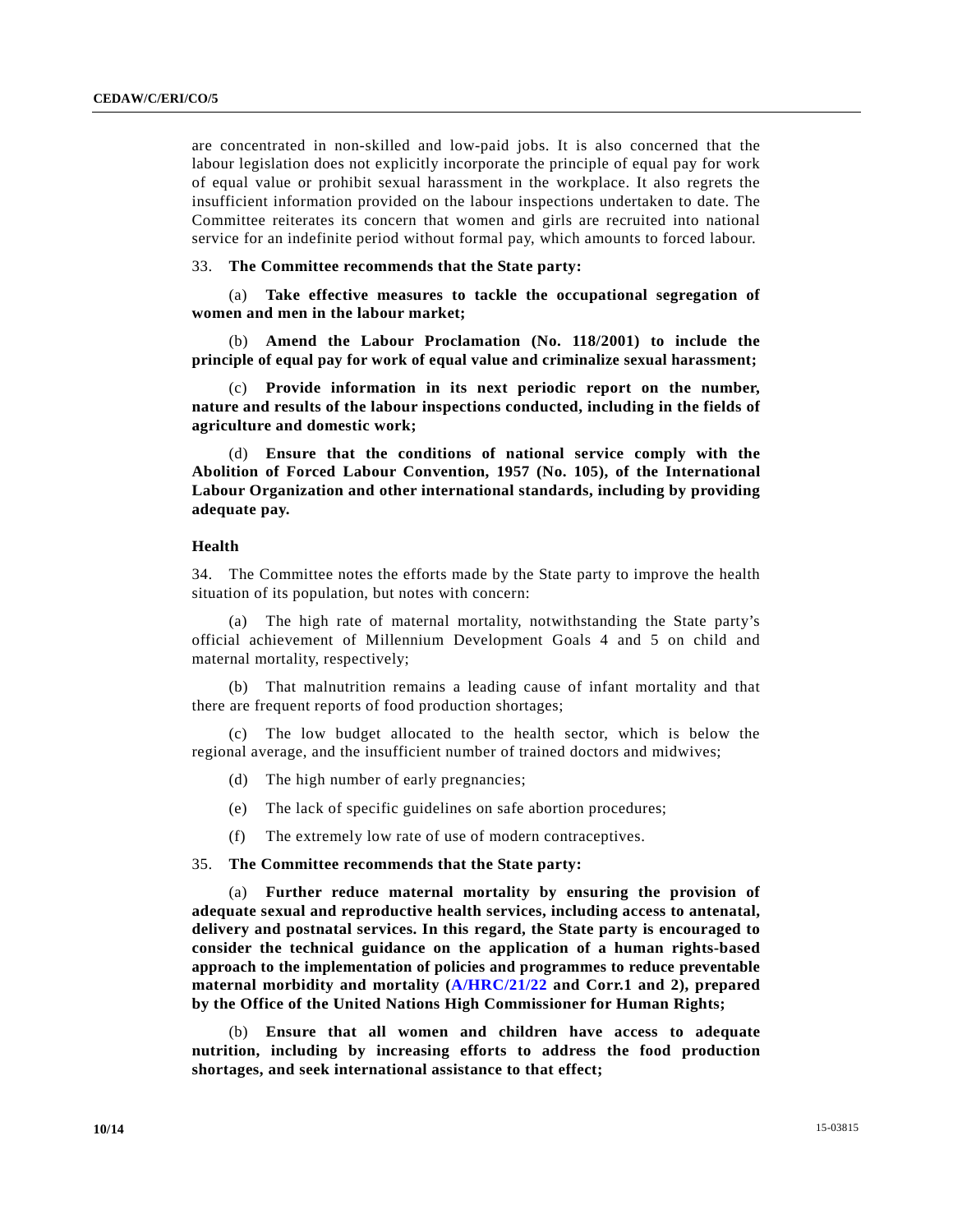(c) **Increase the budget allocated to health care and the number of trained health-care providers and medical personnel, including midwives, in particular in rural areas;** 

(d) **Reduce the number of teenage pregnancies by ensuring access to ageappropriate information and education on sexual and reproductive health and rights for girls and boys;** 

(e) **Adopt specific guidelines on safe abortion procedures that regulate access to safe abortion in the exceptional cases included in the Penal Code and ensure that safe and confidential abortion and post-abortion services are available;** 

(f) **Provide adequate access to affordable, modern methods of contraception, including emergency contraception, to all women and girls.** 

# **Economic empowerment of women**

36. The Committee notes the measures taken to promote the participation of women in economic life, including the provision of microcredit, but remains concerned:

 (a) That the implementation of women's equal right to land is hampered by the bias of land distribution committees against the exercise of that right by women and the fact that the right to land of married women is in practice often exercised by their husbands;

 (b) That sharia is applied in inheritance cases in Muslim communities, under which a woman's share of land is half of that to which a man is entitled:

 (c) That the position of women in polygamous marriages is uncertain in this regard, given that husbands may register land under the name of only one of the wives;

 (d) That women farmers continue to face discrimination in terms of access to agricultural services and technologies;

 (e) That women's economic empowerment initiatives have not been adequately mainstreamed within development programmes and that gender equality issues have not been effectively included in policy dialogues with international organizations.

# 37. **The Committee recommends that the State party:**

 (a) **Strengthen efforts to fully implement Proclamation No. 58/1994 on land tenure, including by providing training on women's right to land to the village land committees and by effectively monitoring the implementation of the Proclamation and ensuring a gender balance in the composition of the committees;** 

(b) **Ensure that Muslim women and girls, including those in polygamous marriages, enjoy the same access to land and productive resources as men;** 

(c) **Facilitate women's access to productive land, agricultural training and extension services, credit, seeds, tools and other resources necessary for making their farming practices sustainable and productive, and review the impact of those measures;**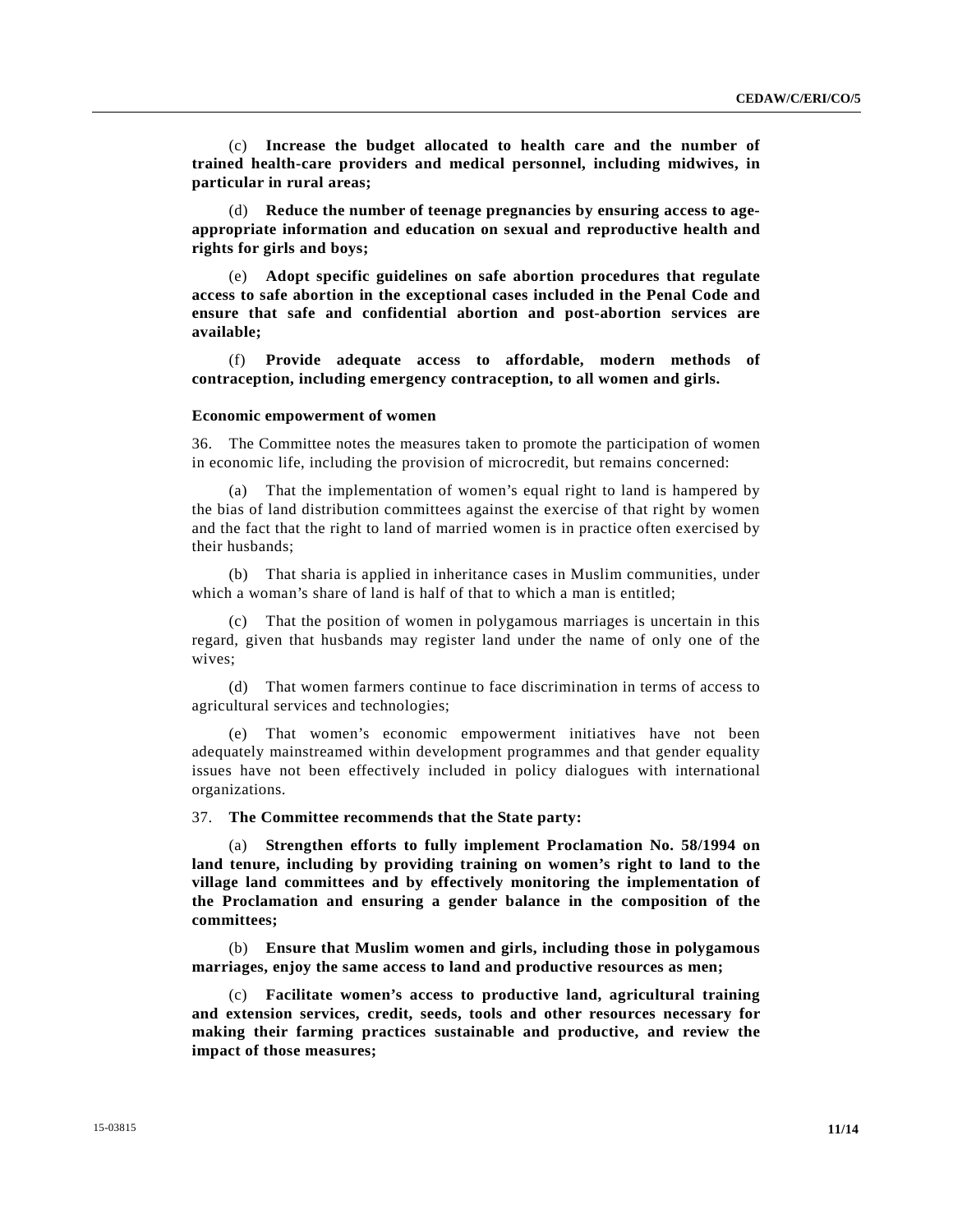(d) **Ensure that women's empowerment initiatives are adequately mainstreamed within development programmes and that issues relating to gender equality are effectively included in policy dialogues with international organizations.** 

# **Rural women**

38. The Committee welcomes the measures taken to improve the situation of rural women, but is concerned that rural women and girls have limited access to education, health and employment. It is also concerned that insufficient measures have been taken to ensure their participation in decision-making processes relating to issues that are of concern to them.

39. **The Committee recommends that the State party adopt a comprehensive strategy, which includes temporary special measures, to adequately address the situation and needs of women and girls living in rural areas. Special attention should be given to their access to education, health, justice, employment, economic opportunities, land tenure, credit facilities and political participation, in particular as regards rural development. The State party should also ensure that rural women are represented in decision-making processes relating to emerging activities such as the mining sector and its impact on the environment and women's livelihoods.** 

# **Women in detention**

40. The Committee is concerned about reports that women in detention, including secret detention, are subjected to multiple forms of violence, including sexual violence, by male guards and that cases are not adequately prosecuted. It notes with concern that there is no independent monitoring body in place to visit places of detention.

41. **The Committee recommends that the State party protect women in detention from violence, in particular sexual violence, including by:** 

(a) **Ensuring that gender-sensitive complaint mechanisms are available to women who are victims of sexual and other forms of violence in detention;** 

(b) **Ensuring that women are under the supervision of female guards in all places of detention and that all guards are provided with mandatory gendersensitive training on women's rights;** 

(c) **Ensuring that conditions in detention centres comply with international standards, in particular the United Nations Rules for the Treatment of Women Prisoners and Non-custodial Measures for Women Offenders (the Bangkok Rules), as regards access to health services, including sexual and reproductive health services, nutrition and hygiene;** 

(d) **Providing independent bodies, including international organizations and United Nations special procedures mandate holders, with access to all women's detention facilities.** 

# **Marriage and family relations**

42. The Committee is concerned that, although the minimum age for marriage is set at 18 years, child marriage remains prevalent in the State party. It is also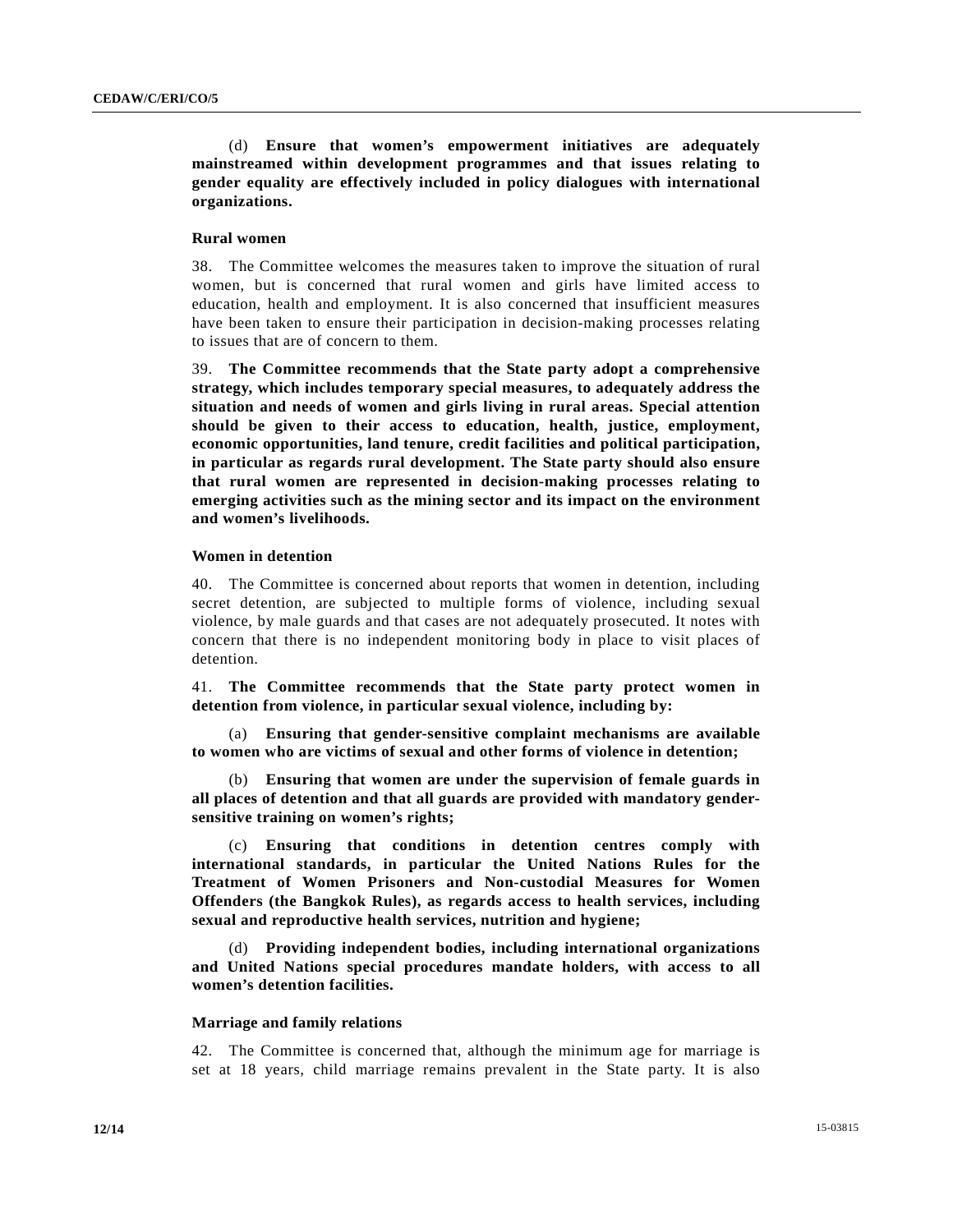concerned that discriminatory provisions of family law are implemented in Muslim communities with respect to issues concerning marriage, divorce and inheritance, including provisions that allow polygamous marriages.

43. **In line with article 16 (2) of the Convention, the Committee's general recommendation No. 21 on equality in marriage and family relations and joint general recommendation No. 31 of the Committee/general comment No. 18 of the Committee on the Rights of the Child on harmful practices, the Committee recommends that the State party:** 

 (a) **Ensure that the minimum age of marriage, set at 18 years of age, is strictly enforced; that in no circumstances can a child under 16 years of age be married; and that marriages of girls from 16 years of age but under 18 years of age can be authorized only by a competent court in cases strictly defined by law and with the full, free and informed consent of the girl concerned;**

 (b) **Harmonize the implementation of family law with the Convention to ensure that Muslim women and girls enjoy the same rights as men in marriage, divorce and inheritance, in line with the Committee's general recommendation No. 29 on article 16 of the Convention (economic consequences of marriage, family relations and their dissolution);**

 (c) **Reinforce the prohibition of polygamous marriages without exception, including polygamous marriages under sharia.** 

# **Optional Protocol and amendment to article 20 (1) of the Convention**

44. **The Committee encourages the State party to ratify the Optional Protocol to the Convention and to accept, as soon as possible, the amendment to article 20 (1) of the Convention concerning the meeting time of the Committee.** 

# **Beijing Declaration and Platform for Action**

45. **The Committee calls upon the State party to use the Beijing Declaration and Platform for Action in its efforts to implement the provisions of the Convention.** 

 **Millennium Development Goals and the post-2015 development framework** 

46. **The Committee calls for the integration of a gender perspective, in accordance with the provisions of the Convention, into all efforts aimed at the achievement of the Millennium Development Goals and into the post-2015 development framework.** 

# **Dissemination**

47. **The Committee recalls the obligation of the State party to systematically and continuously implement the provisions of the Convention. It urges the State party to give priority attention to the implementation of the present concluding observations and recommendations between now and the submission of the next periodic report. The Committee therefore requests that the present concluding observations be disseminated in a timely manner, in the official languages of the State party, to the relevant State institutions at all levels (national, regional and local), in particular to the Government, the ministries, the National Assembly, which is to reconvene, and to the judiciary, to enable their full implementation. It**